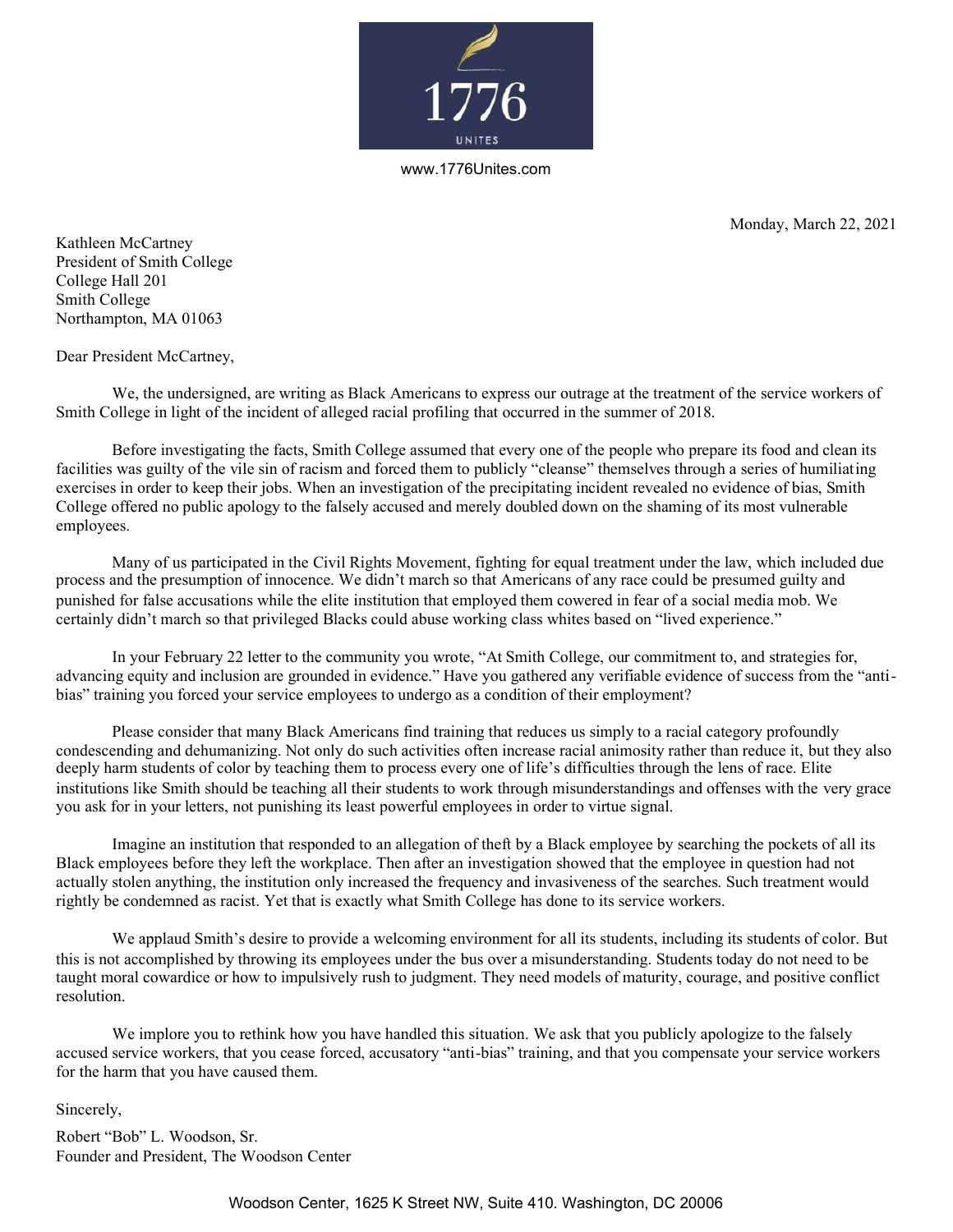

## www.1776Unites.com

Shelby Steele Yaya Jata Fanusie, Chaplain Ayesha Kreutz Former CIA analyst, Financial Technology Consultant, Washington, DC

Chicago, IL

Attorney Silver Spring, MD

Filmmaker Los Angeles, CA

Rev. Dean Nelson John Sibley Butler Chairman, Frederick Douglass Professor, Foundation, Washington, DC

> Rev. Dr. Eric Wallace President, Freedom's Journal Institute

National Ambassador, Braver

Rev. Arnold M. Culbreath Douglass Leadership Institute, Cincinnati, OH

Special Assistant, Frederick Alabama Douglass Foundation, Alexandria, VA

Ruth Cleveland Columbus, OH Harold Black Douglass Leadership Institute Alexandria, VA Jon Ponder

Frederick Douglass Foundation New York

Charles Love Emeritus Dean and Professor, Radio Host, Writer Michigan State University

Curtis Hill Esq., John McWhorter Ariana Woodson Former Attorney General of

Minister Catherine Davis

Frederick Douglass Foundation Illinois

Embassy Church, Atlanta, GA

Rev. Jesse C. Turner Executive Director of Pine Bluff Interested Citizens for Voter Registration, Inc.

Jessica Ann Tyson Frederick Douglass Foundation Michigan

Torin Brazzle Bill Cleveland Executive Director, IGNITE!

> David Mahan Center for Christian Virtue

Founder and CEO, Hope for Prisoners, Las Vegas, NV

Author of Shame, Senior Fellow, Hoover Institute

Glenn Loury Dr. William B. Allen Merton P. Stoltz Professor of the Social Sciences, Brown University

Professor of Linguistics,  $\qquad \qquad$  Attorney  $\qquad \qquad$  Indiana Columbia University

Carol M. Swain **Eli** Steele **Founder**, The Restoration Former Professor of Political Filmmaker Project, Atlanta, GA Science and Law, Vanderbilt University Babette Holder Youngberg,

University of Texas, Austin Dr. Dwayne B. Hardin

Clarence Page Pulitzer Prize Winning Syndicated Columnist Washington, DC John Wood, Jr.

Jason Hill Angels Author and Professor of Philosophy, DePaul University

Bernard Anderson Professor Emeritus, University of Pennsylvania

Rev. Corey Brooks, New Beginnings Church, CEO of Project HOOD

Professor of Finance (Emeritus), University of Tennessee